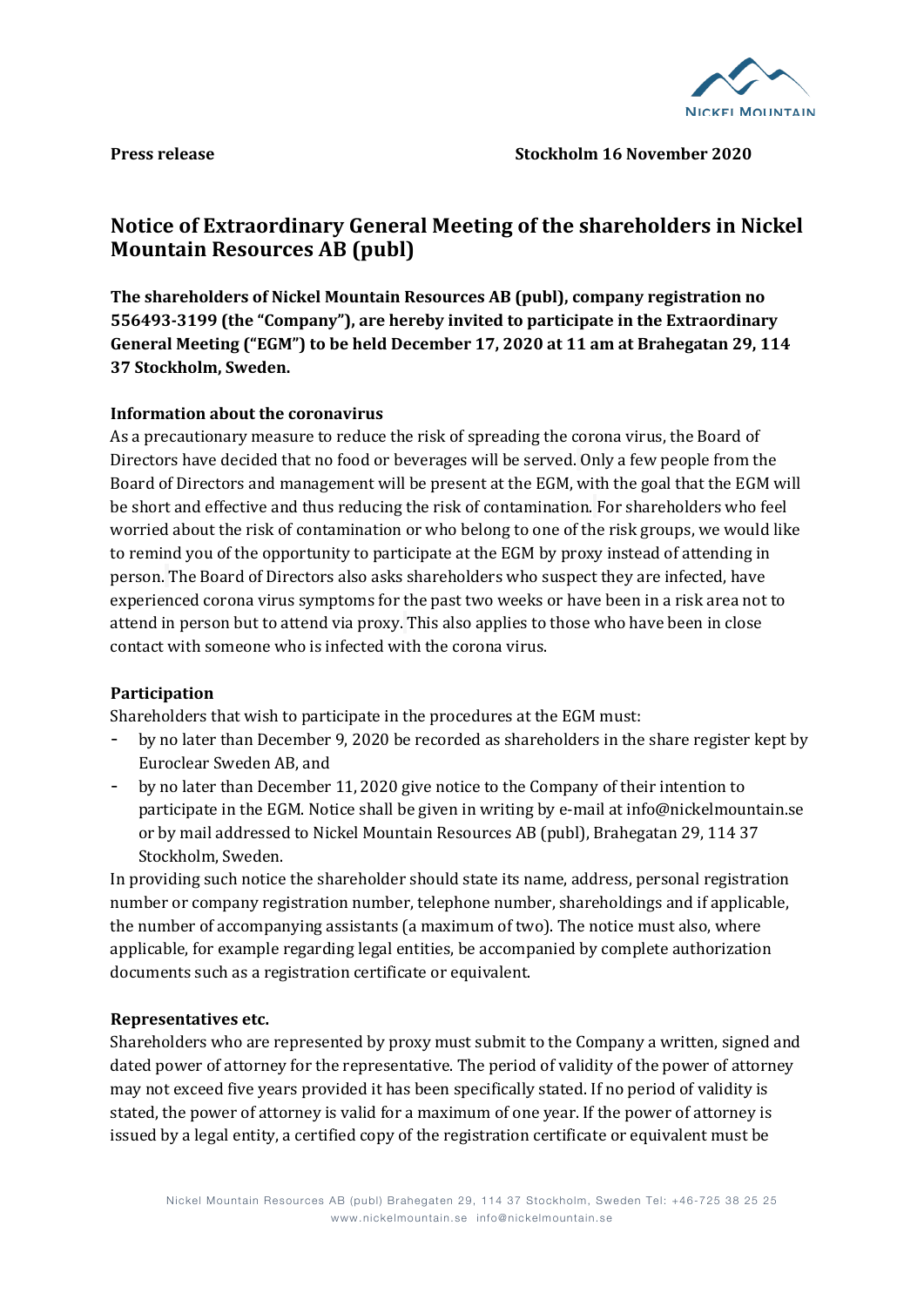

submitted to the Company by mail together with the original copy of the power of attorney in good time before the EGM at the address mentioned above. The registration certificate may not be issued earlier than one year before the date of the EGM. Power of attorney forms are available at the Company's website www.nickelmountain.se.

#### **Nominee-registered shares**

Shareholders who have their shares nominee-registered through a bank or other nominee must, in order to have the right to participate at the EGM, request to be recorded as shareholders, in their own name, in the share register kept by Euroclear Sweden AB (so-called voting rights registration). The nominee must have completed the voting rights registration with Euroclear Sweden AB no later than December 11, 2020, which means that shareholders who wish to register such voting rights must notify the nominee in good time before the said date.

## **Especially for shareholders registered with the Norwegian Central Securities Depository (VPS)**

Shareholders registered with the Norwegian Central Securities Depository (VPS) who are not registered with Euroclear Sweden AB, Sweden, and wish to be entitled to vote at the EGM must notify DNB Bank ASA by no later than December 7, 2020 at 12.00 noon local time. The notice shall be sent to DNB Bank ASA, Verdipapirservice, PB 1600 Sentrum, N-0021 Oslo, Norway or by e-mail at vote@dnb.no. The notification must state the name, personal registration number or company registration number and number of shares. DNB Bank ASA will temporarily register the shares with Euroclear Sweden AB in the name of the shareholder. In addition, shareholders registered with VPS must give notice to the Company of their intention to participate according to the above in order to obtain voting rights at the EGM. Shareholders registered with VPS who have only given notice to the Company of their intention to participate may participate at the EGM without voting rights.

#### **Proposed agenda**

- 1. Election of chairman of the meeting
- 2. Drawing up and approval of the voting list
- 3. Approval of the agenda
- 4. Election of one or two persons to verify the minutes
- 5. Determination as to whether the meeting has been duly convened
- 6. Resolution regarding the issuance of shares
- 7. Resolution regarding new Articles of Association (no 1)
- 8. Resolution regarding reverse share split
- 9. Resolution authorizing the Board of Directors to decide on a new issue of shares, warrants and / or convertibles with or without deviation from the shareholders' preferential rights
- 10. Resolution regarding new Articles of Association (no 2)
- 11. Resolution regarding reduction of the share capital
- 12. Closing of the meeting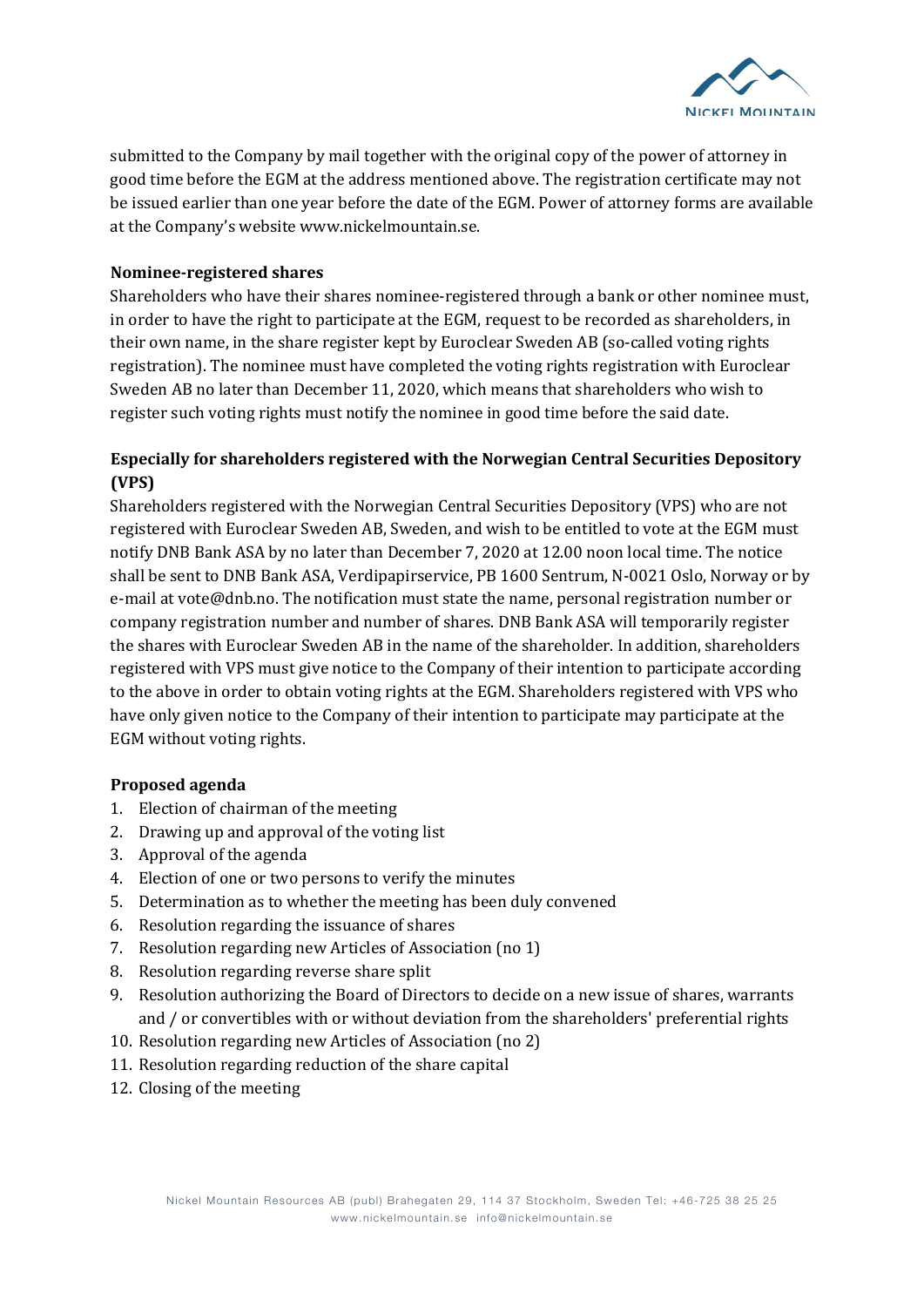

## **Item 6**

In order to enable the reverse share split in accordance with item 8 below and thereby achieving a number of shares appropriate for the Company, the Board proposes that the EGM resolves to increase the Company's share capital by a maximum of SEK 10,000.1 through a new issue of a maximum of 100 001 shares. The right to subscribe for the new shares shall, with deviation from the shareholders' preferential rights, accrue to Dividend Sweden AB (the "Guarantor"), which is the guarantor in the reverse share split in accordance with section 8 below.

The new shares must be subscribed for on a separate subscription list by no later than December 17, 2020. The new shares shall be issued at a subscription price corresponding to the share's quota value, i.e. SEK 0.1 per share. Payment must be made in cash by no later than December 17, 2020. The Board shall have the right to extend the subscription and payment period. 

The purpose of the share issue and the reason for the deviation from the shareholders' preferential rights is to achieve a number of shares for each shareholder, which is evenly divisible by 20 after the Guarantor has transferred the new subscribed shares free of charge in accordance with clause 8 below, enabling the proposed reverse share split under clause 8 below. The subscription price, corresponding to the share's quota value, is justified in light of the fact that the share issue is of an administrative nature.

The Board's proposed resolution is conditional on the EGM also making resolutions in accordance with items 7 and 8. The EGM's resolution is valid only if it has been supported by shareholders holding not less than two-thirds of both the votes cast and the shares represented at the meeting.

# **Item 7**

The Board of Directors proposes that the EGM resolves to adopt a new Articles of Association, in which the items specified below are proposed to be amended to read as follows:

§ 1 The company's name is Bluelake Mineral AB (publ).

 $\S 4$  The share capital shall be a minimum of SEK 80,000,000 and a maximum of SEK 320,000,000.  $\S 5$  The number of shares shall be a minimum of 40,000,000 and a maximum of 160,000,000. § 9 Shareholders who wish to participate in the meeting must be included in a printout or other presentation of the share register on the date specified in the Swedish Companies Act, and register itself and the number of assistants (maximum 2) to the company on the date specified in the notice. The latter day may not fall on a Sunday, public holiday, Saturday, Midsummer's Eve, Christmas Eve or New Year's Eve and may not fall earlier than the fifth working day before the meeting.

The Board's proposed resolution is conditional on the EGM also making resolutions in accordance with items 6 and 8. The EGM's resolution is valid only if it has been supported by shareholders holding not less than two-thirds of both the votes cast and the shares represented at the meeting.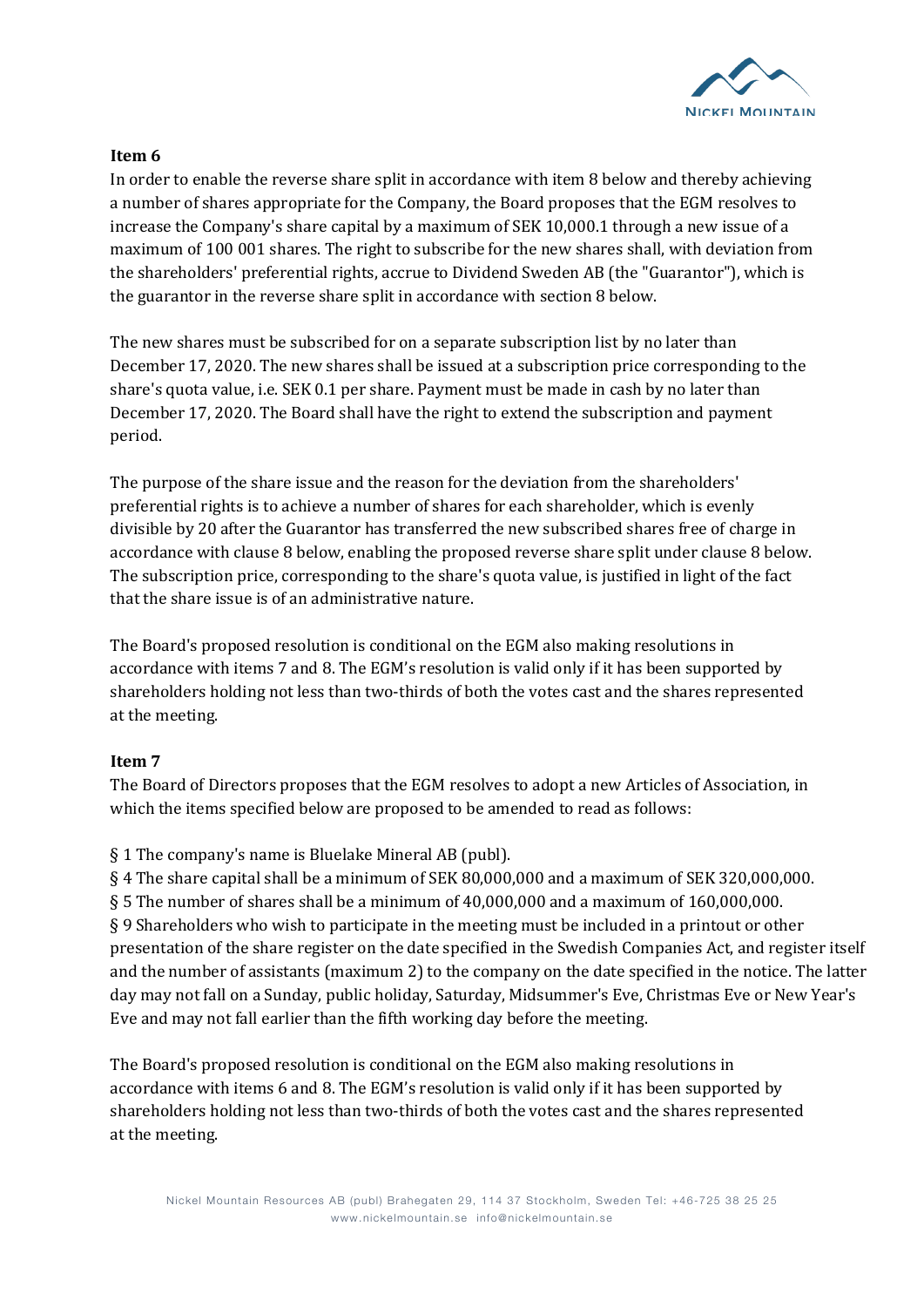

## **Item 8**

The Board of Directors proposes that the EGM resolves to merge the Company's shares by a so called reverse share split  $(1:20)$ , whereby 20 existing shares are merged into one  $(1)$  new share, in order to achieve a number of shares appropriate for the Company. If a shareholder's holding of shares does not correspond to a full number of new shares, he will receive so many shares (1-19) from the Guarantor free of charge so that his shareholding, after the addition of the shares provided by the Guarantor, will be evenly divided by 20, so-called rounding up. The proposal means that if the reverse share split is carried out, the share's quota value will amount to SEK 2.

It is proposed that the Board shall be authorized to determine the record date for the reverse share split, which may not fall before the decision regarding the reverse share split has been registered with the Swedish Companies Registration Office.

The Board's proposed resolution is conditional on the EGM also making resolutions in accordance with items 6 and 7. The EGM's resolution is valid only if it has been supported by shareholders holding not less than two-thirds of both the votes cast and the shares represented at the meeting.

## **Item 9**

The Board of Directors proposes that the EGM resolves to authorize the Board of Directors to, with or without deviation from the shareholders' preferential rights, until the time of the next Annual General Meeting, on one or more occasions, resolves to issue new shares, warrants and / or convertibles. Payment can be made against cash payment and / or through payment in kind and / or through set-off.

In order not to disadvantage the Company's current shareholders in relation to possible new investors who may subscribe for new shares in the Company, the Board finds it appropriate that the issue price is determined to be set close to the market value, subject to a market issue discount which the Company's Board of Directors deems applicable on each occasion.

The Board's decision on the issue of shares, warrants and / or convertibles may result in a total increase in the number of shares in the Company by a maximum of  $10,000,000$  shares (in the event of full subscription with the support of such warrants and / or full conversion of such convertibles and before any recalculation according to the terms of the warrants and / or the convertibles). This corresponds to approximately 24 percent of all shares in the Company, provided that the reverse share split specified in item 8 above is registered with the Swedish Companies Registration Office.

The purpose of the authorization and the reason for the possible deviation from the shareholders' preferential rights is to enable the Board of Directors to, if and when deemed appropriate in a quick and cost-effective manner, be able to make decisions on the new issue of shares, warrants and / or convertibles to provide the Company with new capital and  $/$  or for further broadening of the ownerships base in the Company and / or to enable acquisitions of other companies or operations.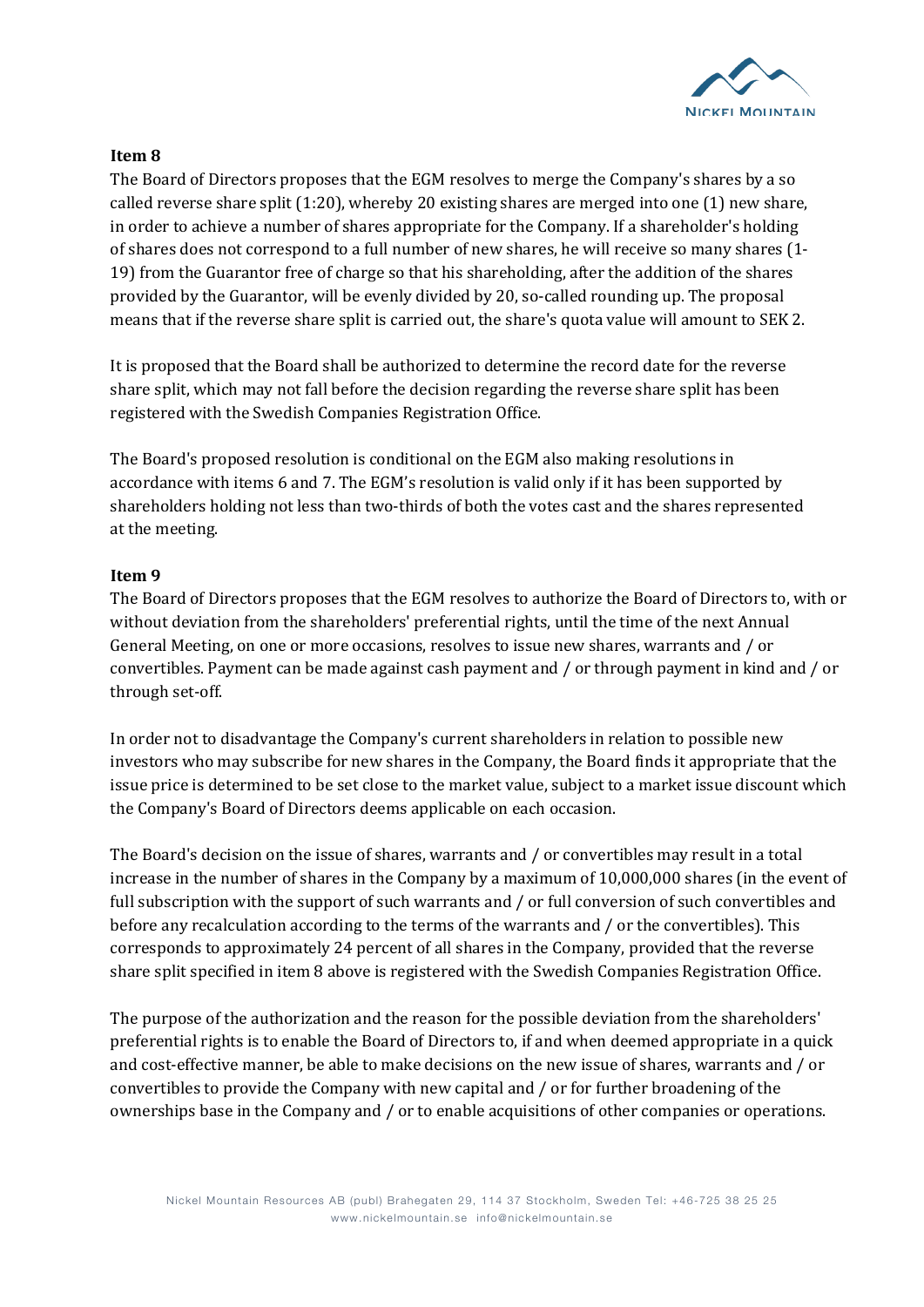

The EGM's resolution is valid only if it has been supported by shareholders holding not less than two-thirds of both the votes cast and the shares represented at the meeting.

#### **Item 10**

In order to enable the reduction of the share capital in accordance with item 11 below, the Board of Directors proposes that the EGM resolves to adopt a new Articles of Association whereby the items specified below are proposed to be amended to read as follows:

 $\S 4$  The share capital shall be a minimum of SEK 4,000,000 and a maximum of SEK 16,000,000.

The Board's proposed resolution is conditional on the EGM also making a resolution in accordance with item 11. The EGM's resolution is valid only if it has been supported by shareholders holding not less than two-thirds of both the votes cast and the shares represented at the meeting.

#### **Item 11**

The Board of Directors proposes that the EGM resolves that the Company's share capital shall be reduced by SEK 78,468,901.80 (from SEK 82,598,844 to SEK 4,129,942.20) for transfer to a free fund to be used pursuant to a resolution adopted by the general meeting. The reduction shall be effected without retirement of shares, whereby the quota value of the share is reduced from SEK 2 to SEK 0.10 (taking into account the reverse share split in accordance with item 8 above). The Company's share capital will thus after the reduction of the share capital amount to SEK 4,129,942.20.

The Board's proposed resolution is conditional on the EGM also resolving in accordance with item 10 above. The EGM's resolution is valid only if it has been supported by shareholders holding not less than two-thirds of both the votes cast and the shares represented at the meeting.

## **Number of shares and votes in the Company**

At the time of the issuance of this notice, the total number of registered shares and votes in the Company amounts to 825 888 439. The Company does not hold any own shares.

## **Miscellaneous**

The complete proposals under item  $6-11$  will be available at the Company's office and website at the latest two (2) weeks prior the general meeting. Copies of the documents will be sent, free of charge, on request to such shareholders who provide their address from the date they come available. Shareholders of the Company are, where the board of directors believes that it that it may take place without significant harm to the Company, at the general meeting entitled to receive information in respect of any circumstances which may affect the assessment of a matter on the agenda (i.e. the right to request information pursuant to Chapter 7, Sections 32 and 57 of the Swedish Companies Act).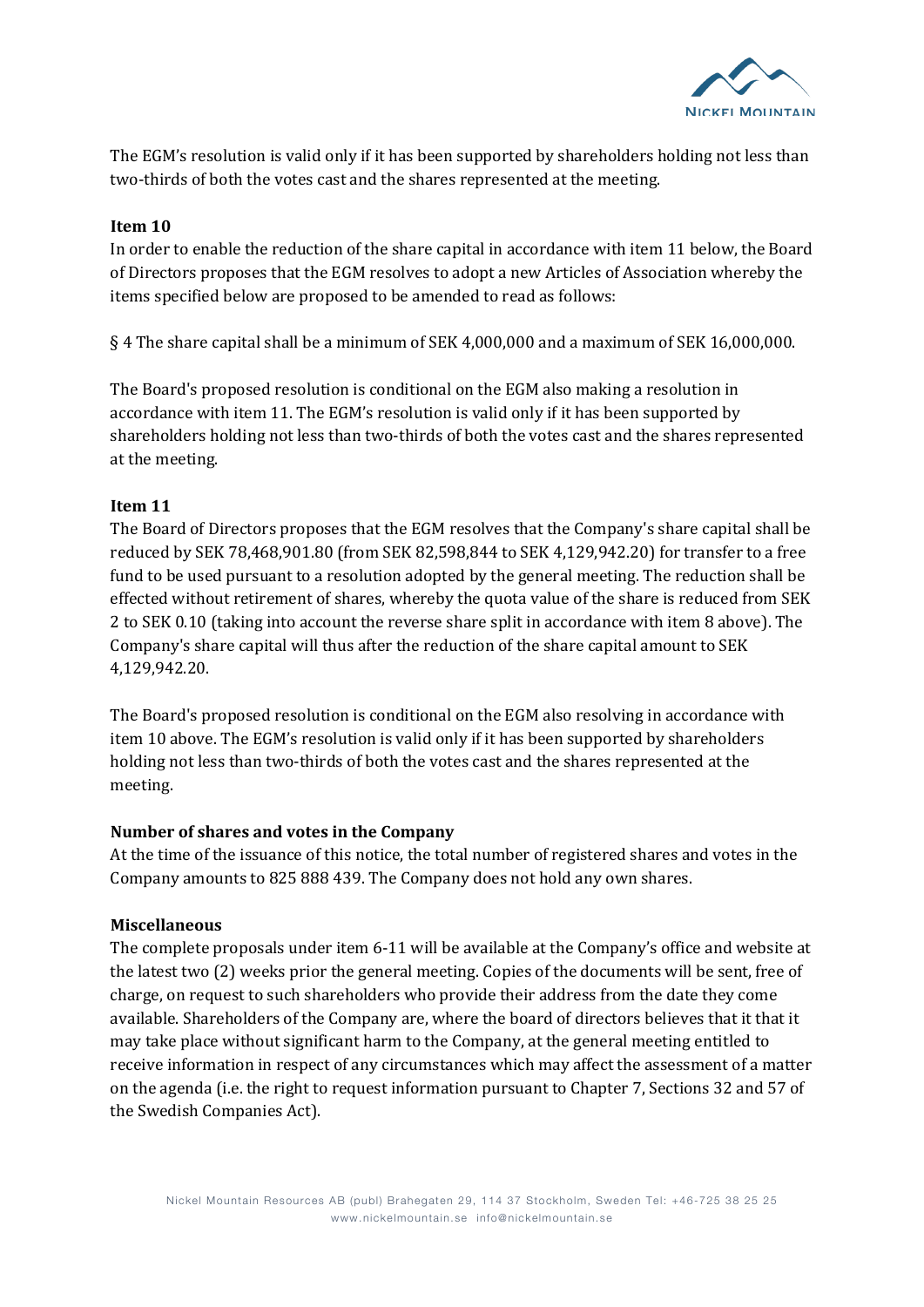

#### **Personal information**

For information on how your personal information is treated see the privacy policy available on Euroclear's website.

https://www.euroclear.com/dam/ESw/Legal/Privacy\_notice\_BOSS\_20181023.pdf.

Stockholm November 2020 **Nickel Mountain Resources AB (publ)** *The Board of Directors*

 $\frac{1}{2}$ 

#### **Additional information**

For additional information, please contact: Peter Hiorth, Managing Director, Nickel Mountain Resources AB (publ), phone +46-725 38 25 25 Email: info@nickelmountain.se

#### **General information about the Nickel Mountain Resources**

*Nickel Mountain Resources is an independent Swedish company active in mine development of copper and* zinc resources as well as exploration of primarily nickel, gold and oil.

The company owns approximately 95% of the subsidiary Vilhelmina Mineral, which is focusing on the *development of copper and zinc deposits in the Nordic region. In Sweden, the Company owns Stekenjokk,* where a total of approximately 7 million tons of ore was mined between 1976 and 1988. According to previous *resource estimates, there is a remaining indicated mineral resource of approximately 7.4 million tons with* grades of 1.17% Cu, 3.01% Zn and 47 g/ton Ag (at cut-off grade of 0.9% Cu). In Norway, the Company is owner in the Joma field, where approximately 11.5 million tons of ore was processed between 1972 and 1998 with an average grade of 1.5% Cu and 1.5% Zn. The Joma field (excluding Gjersvik) is estimated to contain an additional indicated mineral resource of approximately 5.7 million tons with grades amounting to 1.55% Cu *and 0.82% Zn (at cut-off grade 0.8% Cu).*

In 2017, the company acquired the Cypriot company Mezhlisa Resources Cyprus Ltd ("Mezhlisa"). Through *the Russian subsidiary OOO Bakcharneftegaz (BNG), Mezhlisa controls 71-1 exploration and production licenses in the Tomsk region of Russia. Mezhlisa is currently registered as the owner of 72.3809 percent of BNG.* Mezhlisa has, based on that, access to the exploration and evaluation project that BNG acquired at a *public auction in August 2010, license 71–1 "Ellej-Igajskoje" in Tomsk Oblast, Russia. The Company conducts* an exploration program of oil and gas assets on licenses 71-1 which has shown significant potential.

In addition, the Company owns the nickel projects Rönnbäcken (which is Europe's largest known undeveloped nickel resource) and Orrbäcken, as well as the gold projects Haveri in Finland and Kattisavan in Sweden. *According* to the mining consulting company SRK, the Rönnbäcken project contains a mineral resource of approximately 574 million tons with an average grade of 0.0174% nickel ("measured and indicated"). The *preliminary economic assessment that SRK completed predicts a production of 26,000 tons of high-grade* nickel concentrate per year for 20 years, which would be a significant proportion of Sweden's total annual use of nickel which thereby has a strategic value. Orrbäcken is an exploration license that is considered to *have potential as a nickel deposit.*

The company owns the gold project Haveri, through its subsidiary Palmex Mineral AB, which in 2014 carried *out a so-called Preliminary Economic Assessment (PEA) prepared by SRK Consulting. This report estimates*